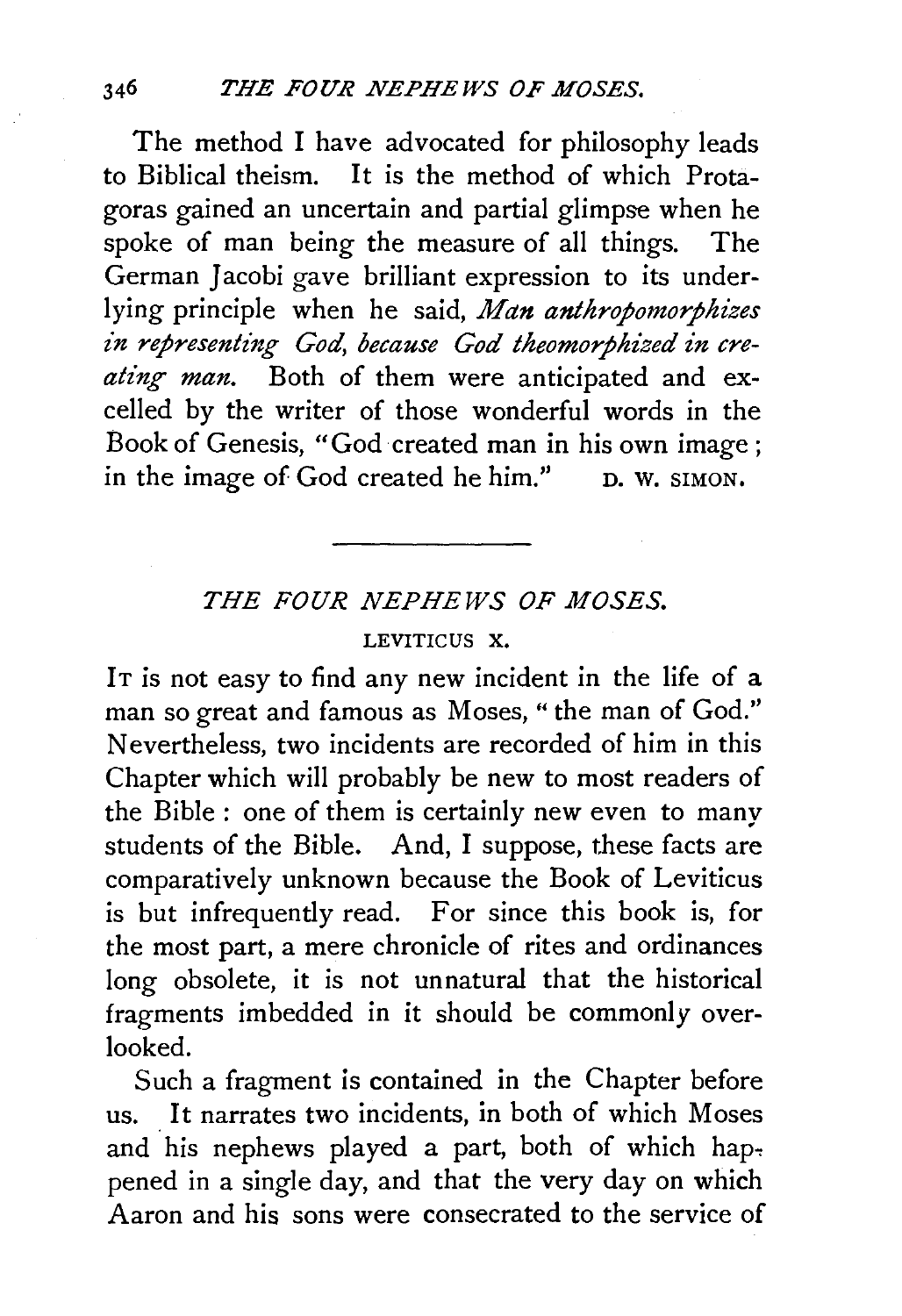Jehovah. On that day they assumed their splendid priestly vestments, and offered sacrifice on their own behalf and on that of the whole people. It was a solemn day, a day long and much to be remembered in Israel ; for when the sacrifices were laid on the altar, and Aaron lifted up his hands to bless the people, fire flashed out from the Shekinah behind the veil, and consumed the sacrifice, in order to assure both priest and people that their offering was approved, that Jehovah had accepted their atonement and forgiven their sins. How this culminating point in the solemnities of the day impressed the popular imagination we may infer from the traditions which have gathered round it. The Jews believed, and still believe, that the sacred fire, thus miraculously kindled, was miraculously sustained through all the wanderings and vicissitudes of the Tabernacle; that it was kindled afresh when Solomon dedicated the Temple to the service of Jehovah; that during the centuries of the Captivity it burned on amid the darkness of a deep and secret cavern in which it was concealed; and that it was brought back again to the altar when, on their return to Jerusalem, a second Temple was erected on the hallowed site :- in short, that it was never suffered to expire until they were finally scattered to the ends of the earth.

Both of the incidents recorded in this Chapter connect themselves with the solemnities of that great Day of Dedication ; while the first of them connects itself closely and immediately with the culminating point of these solemnities —the kindling of the sacred fire. When that fire " came out from before the Lord," we are told,<sup> $I$ </sup> "all the people shouted, and fell on their

• Lev. ix. 24.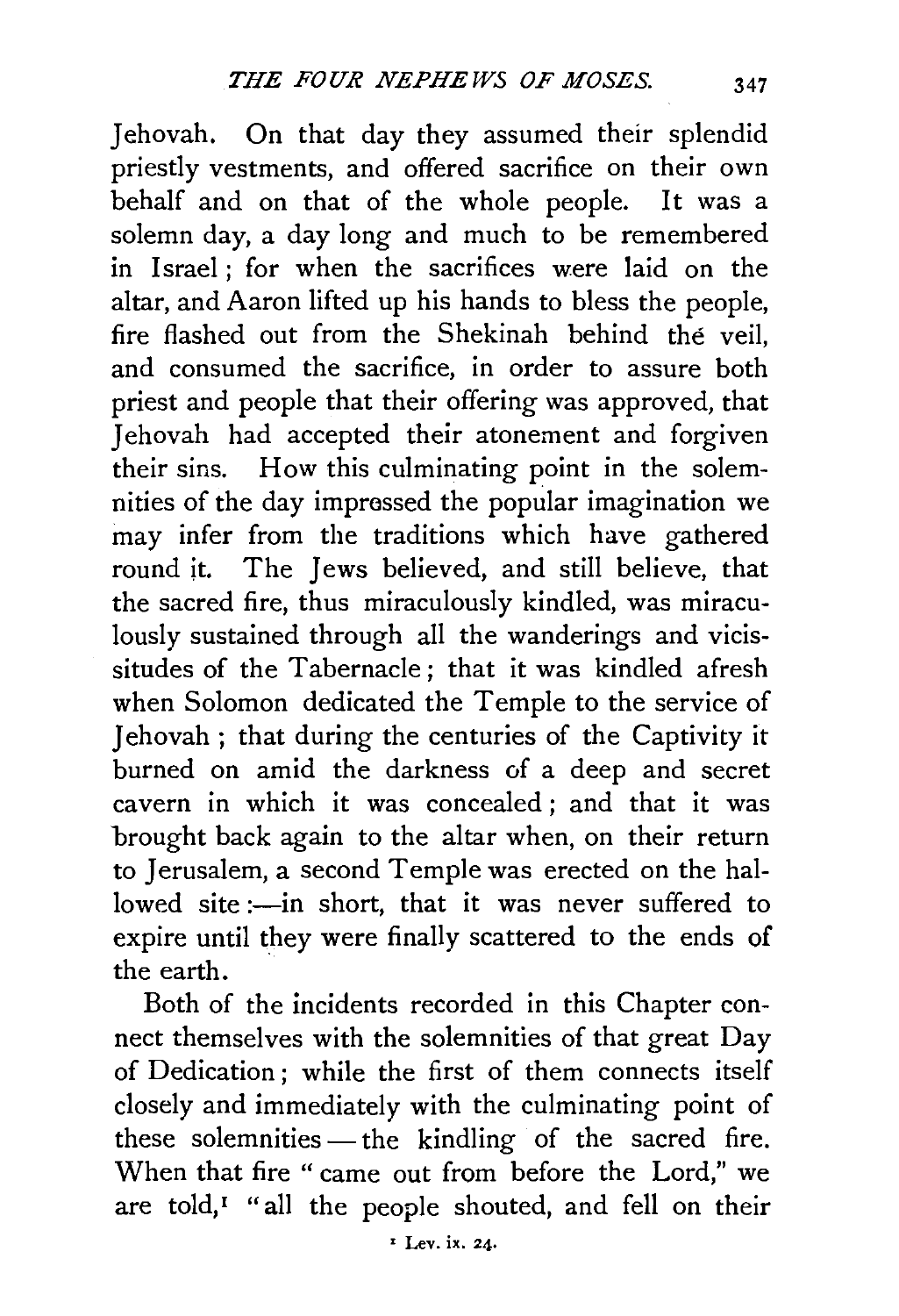faces" before the Lord. Inspired and elated by the joy of the moment, two of the newly-consecrated priests -Nadab and Abihu, sons of Aaron, nephews of Moses -thinking, I suppose, at once to express and elevate and hallow the joy of the Congregation of Israel, seized their censers, put fire into them, heaped incense on the fire, and waved them toward the veil behind which the Shekinah burned. And for this offence they were smitten with instant death.

In what exactly their offence lay, it is difficult to determine. All we are told<sup>1</sup> is that "they offered *strange* fire before the Lord, which he had not commanded." It may be that these two young men had no right to burn incense—that this function was reserved for Aaron, the high priest. It may be that they burned it at the wrong time, or in the wrong way-in unhallowed vessels, for example. It may be that the incense was not compounded of the delicate and costly ingredients which had been prescribed, or that they did not kindle it with the sacred fire. Whatever the form of the offence, its essence seems to have been that they were inventing, *improvising*, forms of worship for themselves, instead of observing the forms prescribed for them; following the impulse of their own will, instead of obeying the will of God : in fine, walking in a way " which he commanded them not."

Now the ritual given through Moses had a Divine intention and significance in it, a Divine authority behind it. It was nicely adapted to the moral and religious needs of the men to whom it was given, adapted to quicken in them the conception and love of righteousness. It was of no use to ordain a law so minute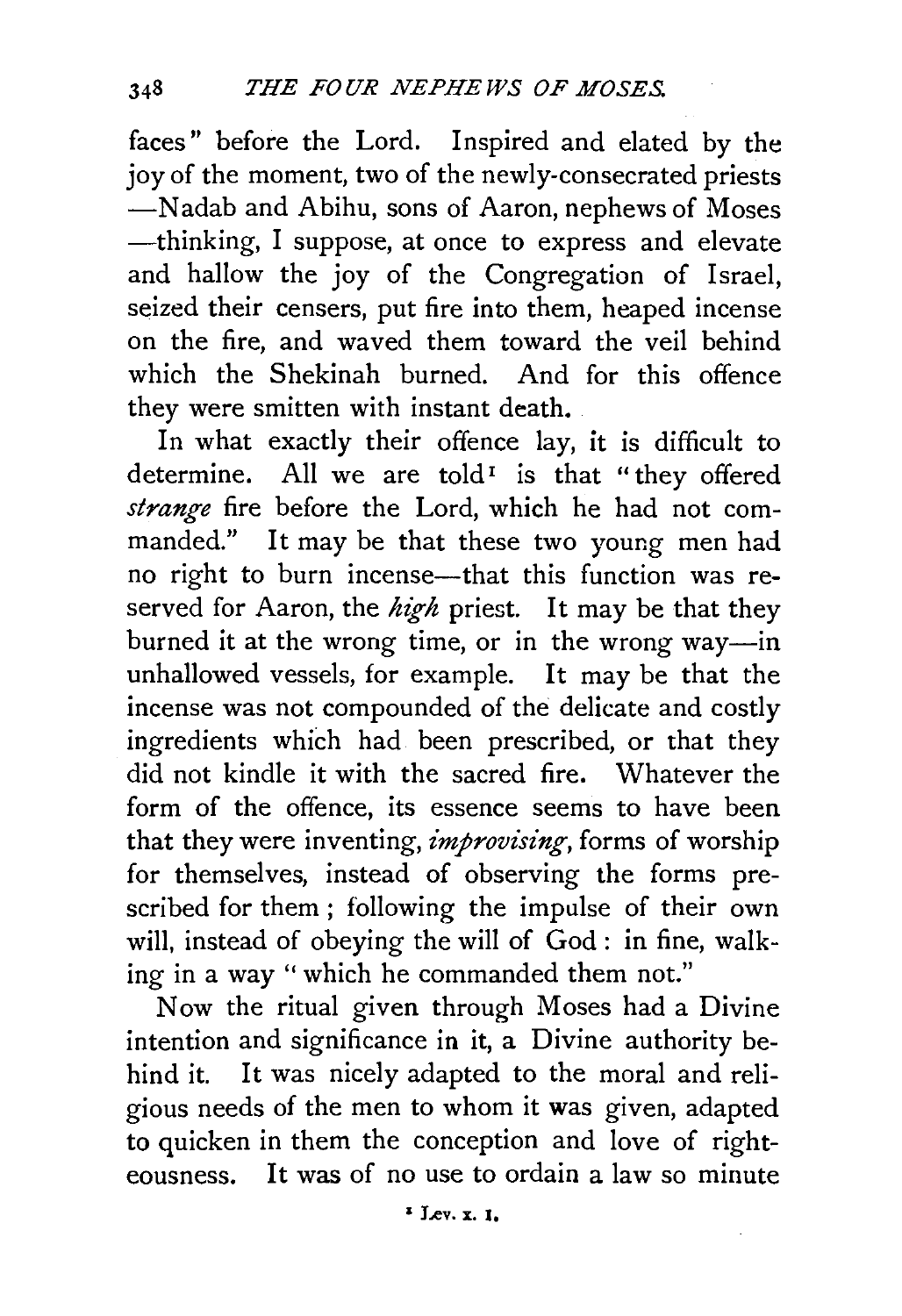and elaborate, so exquisitely adapted to the needs of the time, and then suffer it to be set aside with impunity. If it was a good and wholesome law, it must be maintained and enforced ; and, above all, enforced at the outset, that its sanctity might be recognized and respected. And, of course, the priests, who were to administer it, were of all men bound to observe it, observe it strictly and punctiliously, and thus to uphold its authority and to set an example of obedience.

However thoughtlessly they acted, therefore, however devout and kindly the impulses by which they were impelled, we can see that Nadab and Abihu committed a real offence against the law under which they lived; an offence which it was necessary to rebuke, if the authority of that law was to be maintained. From Verses &-11, which forbid the priests to take wine or strong drink while ministering in the Sanctuary, lest they should be unable " to distinguish between holy and unholy, clean and unclean," some have drawn the cruel inference that N adab and Abihu were exhilarated and confused by wine when they burned their " strange fire " before the Lord. But there is no need for a conclusion so strained and harsh. It surely was offence enough that, under a system so rigid, under a rule so exact and exacting, they should abandon themselves to their own impulses, and violate the prescriptions of the law. And no just man will hastily or willingly conclude that, on an occasion so solemn and august, on the very day on which they were admitted to stand and minister before the Lord God of their fathers, and while they were still engaged in his service, they fell into a sin so gross as drunkenness. On the other hand, no just-minded and experienced man will deny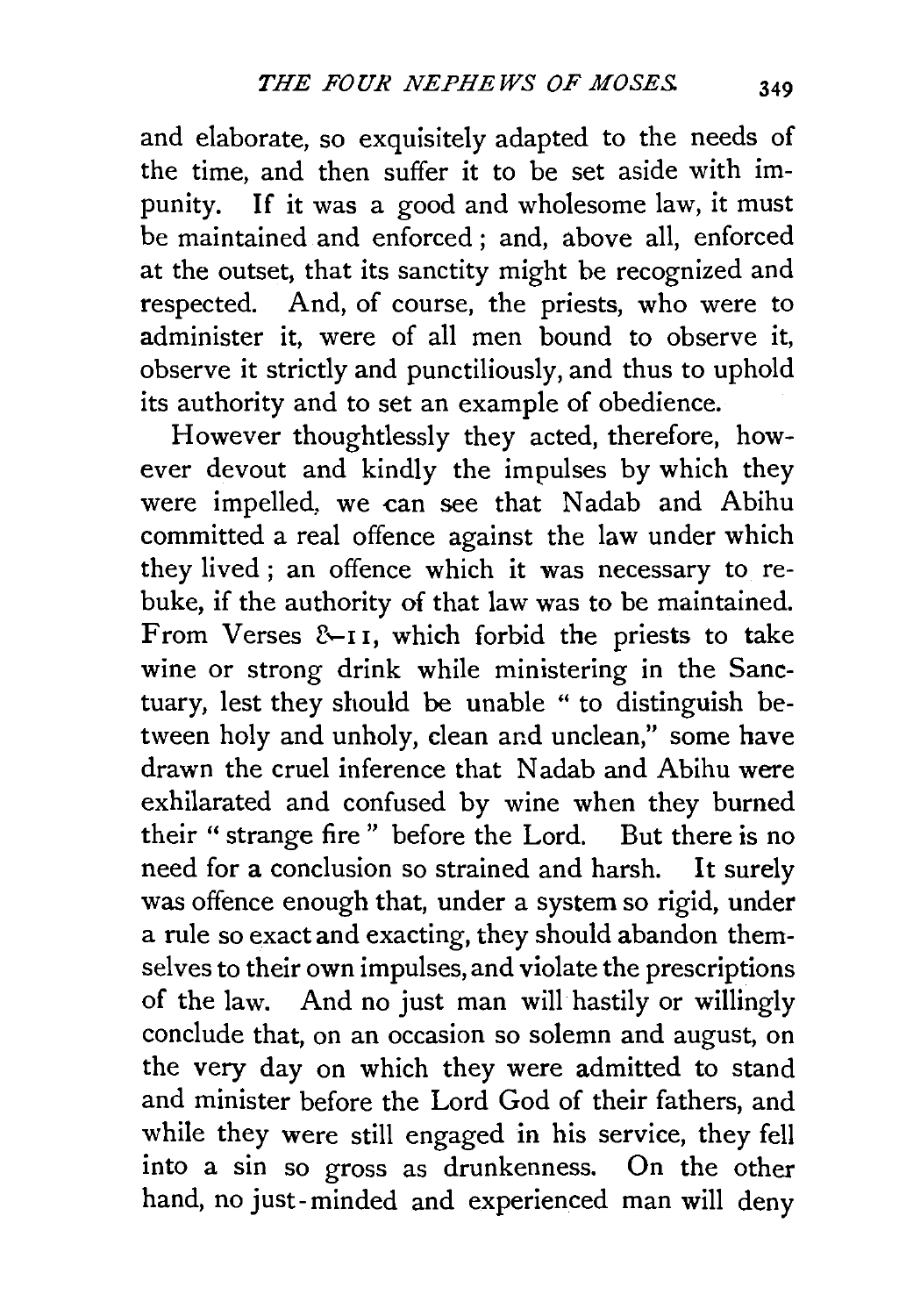that religious excitement often breeds a craving for physical excitement, or that it was a wise precept which bade the priests drink no wine when they were occupied in the service of the Tabernacle.

Whatever the offence of Nadab and Abihu, it was visited with an instant punishment of intolerable severity. The very fire which had consumed their sacrifice, now consumed *them.* All the joy of the time was darkened with sudden horror, as the sacred flame, which had just announced God's acceptance of the national offering, announced his anger against the violators of his law. It may have been necessary that the law, in obedience to which lay the life of the world, should be girt about with terror, that these two young priests should die in order that the whole people should not perish, or lose their name and place as the depositary of the Divine Will. But, none the less, as the dead priests were carried out in their white tunics from the forecourt of the Tabernacle, the whole Congregation might well "bewail the burning which the Lord had kindled."

But Aaron and the two sons who were left him were forbidden (Verses 6 and 7) to join in the general lamentation. They were priests-men consecrated to a Divine service. Great honours and privileges are not to be had for nothing. Those who aspire to them must be prepared to pay a price. The price *they* had to pay was the suppression of natural emotion. They had just seen what evil might come to men who abandoned themselves to natural impulses without pausing to reflect whether those impulses moved in harmony with the Divine Will. And if they should now break out into passionate lamentations, their lamentation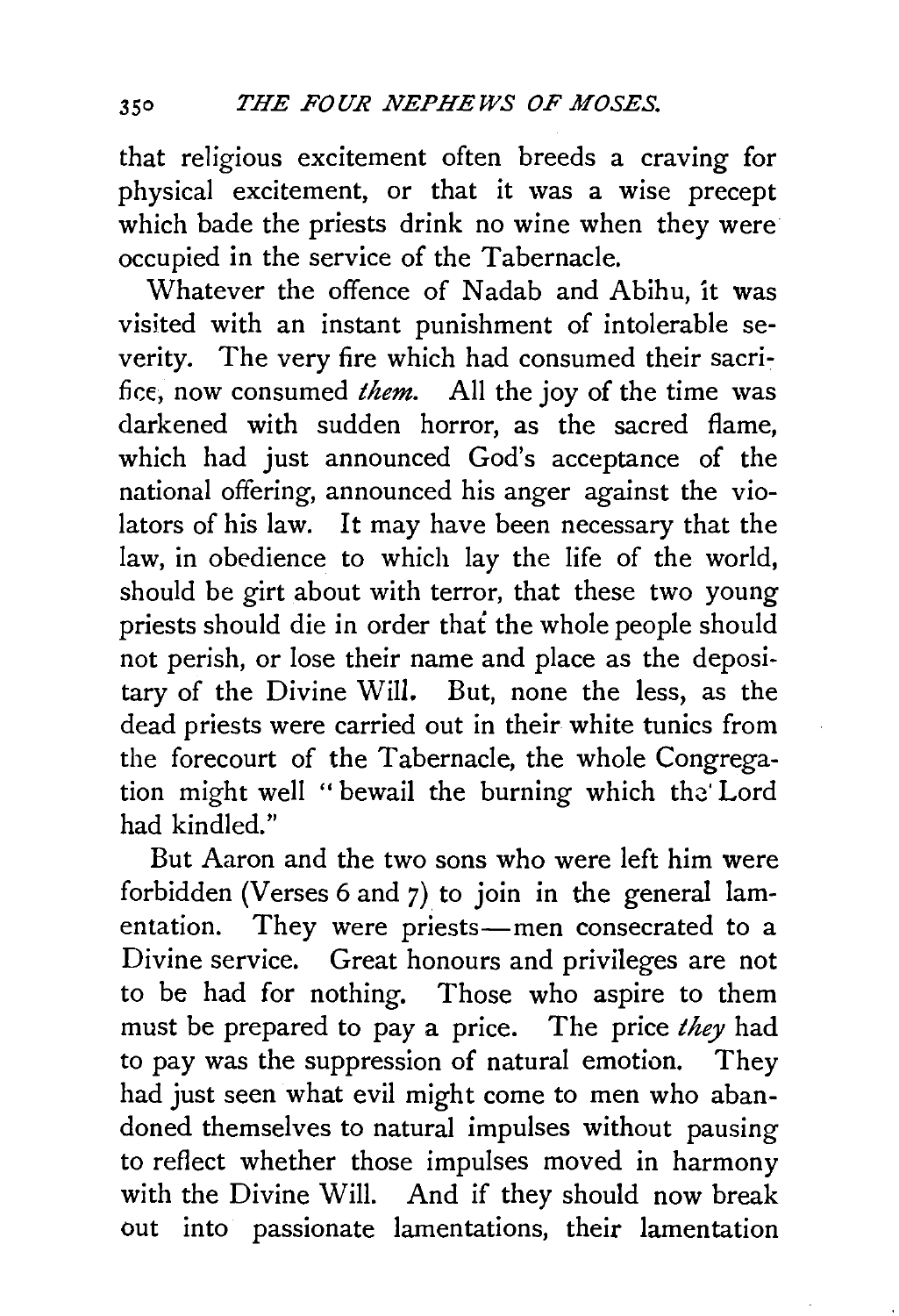would be taken as a protest against the severity of God, as impugning the justice of the doom He had inflicted. *They*, priests for men and examples to the flock, must not do that. The doom, cruel as it might seem, was nevertheless just. The inner meaning and<br>intention of it was not hard to find. "This." said  $intention of it was not hard to find.$ Moses to Aaron (Verse  $3$ ), "is that which Jehovah spake, saying, *I will sanctify myself in them that draw nigh to me, and will glorify myself before all the people."* 

Moses had a tender and a loving heart; and was, probably, as deeply moved with awe and grief at the loss of his nephews as Aaron was by the death of his sons. But he was of a firmer and larger nature than Aaron, who seems to have possessed the sensitive and impulsive temperament common to most great orators, what we may even distinguish as the specifically *ora*<sup>1</sup> *torical* temperament. And, moreover, Moses had a far quicker and more piercing insight into the Divine meaning of events. In the doom of his nephews he instantly recognized an illustration of two great principles: (1) that those who are called to stand near God, to work with Him and serve Him, are especially exposed to judgment, since, if they do not sanctify Him, He must sanctify Himself in and through them; and ( 2) that men thus privileged and distinguished, even if they suffer for their own sake, also suffer for the sake of others-in order that God may be glorified by and before the people, *i.e.,* in order that his good and righteous will may be made known to the world. And as Aaron listened to the interpretation put upon the doom of his sons by his wiser and more firmly-knit brother, we are told in a brief but singularly pathetic phrase, *And Aaron held his peace.* Whatever his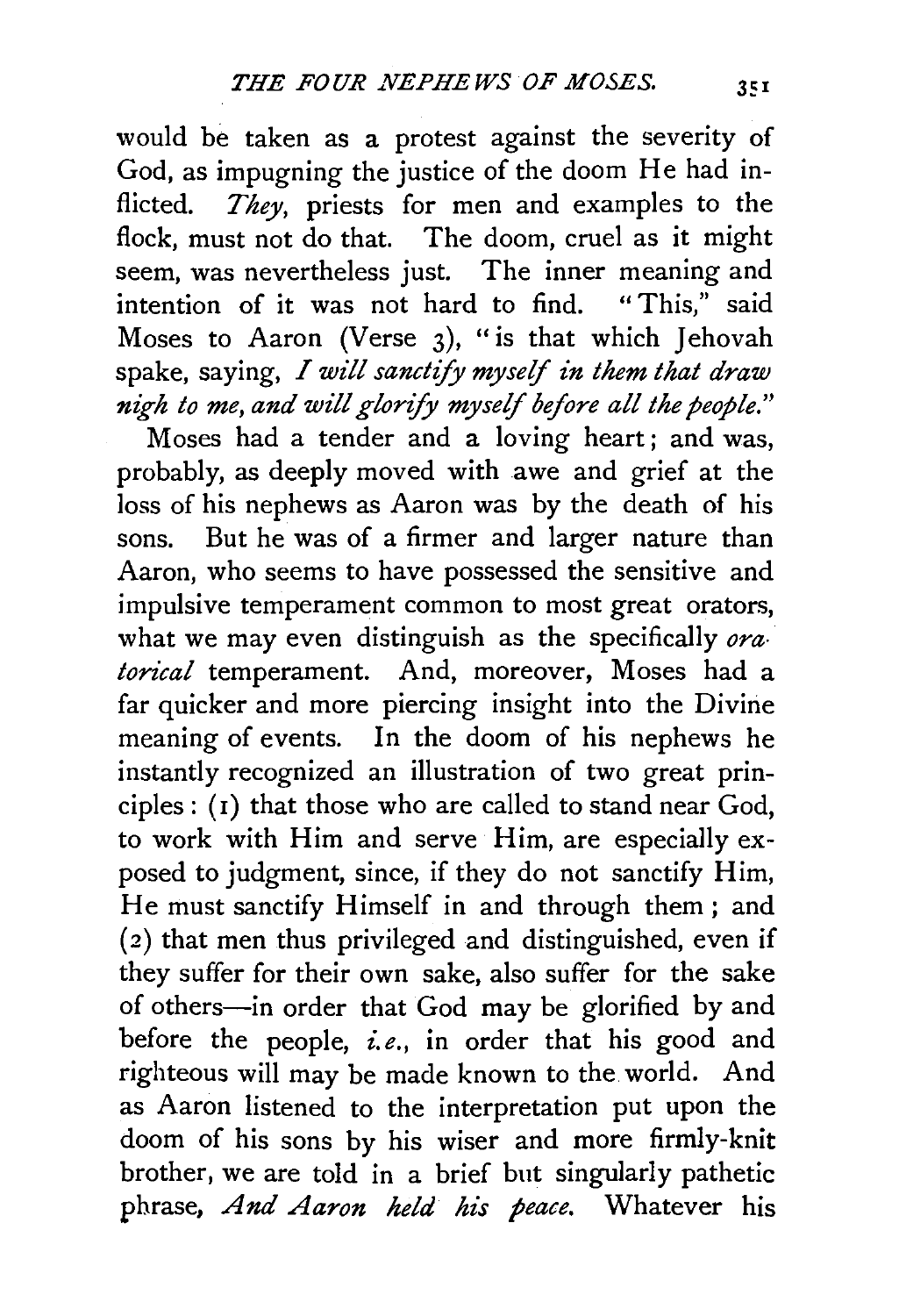grief and misery, he had nothing to allege against the righteousness of the judgment which had bereaved him. And that the eloquent *Aaron* should hold his peace, that he should deny himself the relief of uttering his passionate emotion, and crush back the bitter words which came rushing to his lips, was nothing short of a moral feat ; it shewed a self-mastery not common with him, and proves how profoundly he had been impressed by the words of Moses and the visitation of God.

And, indeed, the words of Moses *are* very impressive. They enunciate principles which hold good to this day, and which concern us no less than the He-<br>brews. The first principle, that nearness to God ex-The first principle, that nearness to God exposes men to his severer judgment, or, to state it more generally, that as our spiritual privileges increase our moral responsibility increases, pervades the Bible from end to end, and is obviously in accord with reason and justice. Thus, for example, Solomon affirms, "Whom the Lord loveth he correcteth, even as a father the son in whom he delighteth."<sup>1</sup> Amos represents Jehovah as saying to Israel, " You only have I known of all the families of the earth ; *therefore* I will punish you for all your iniquities."<sup>2</sup> St. Peter declares that "judgment must begin at the house of God ; "3 and in the Epistle to the Hebrews we read, "Whom the Lord loveth he chasteneth, and scourgeth every son whom he receiveth."<sup>4</sup> Love is, and must be, solicitous for the highest welfare of its objects, and will neither spare to endure pain, nor to inflict it, if pain be the only road to perfection. So that the nearer we draw to God, and the more He loves us, the more certain it is that He will correct whatever is wrong in us; that He will be,

' Prov, iii. 12. • Amos iii. 2. *3* I Peter iv. 17. 4 Heb. xii. 6.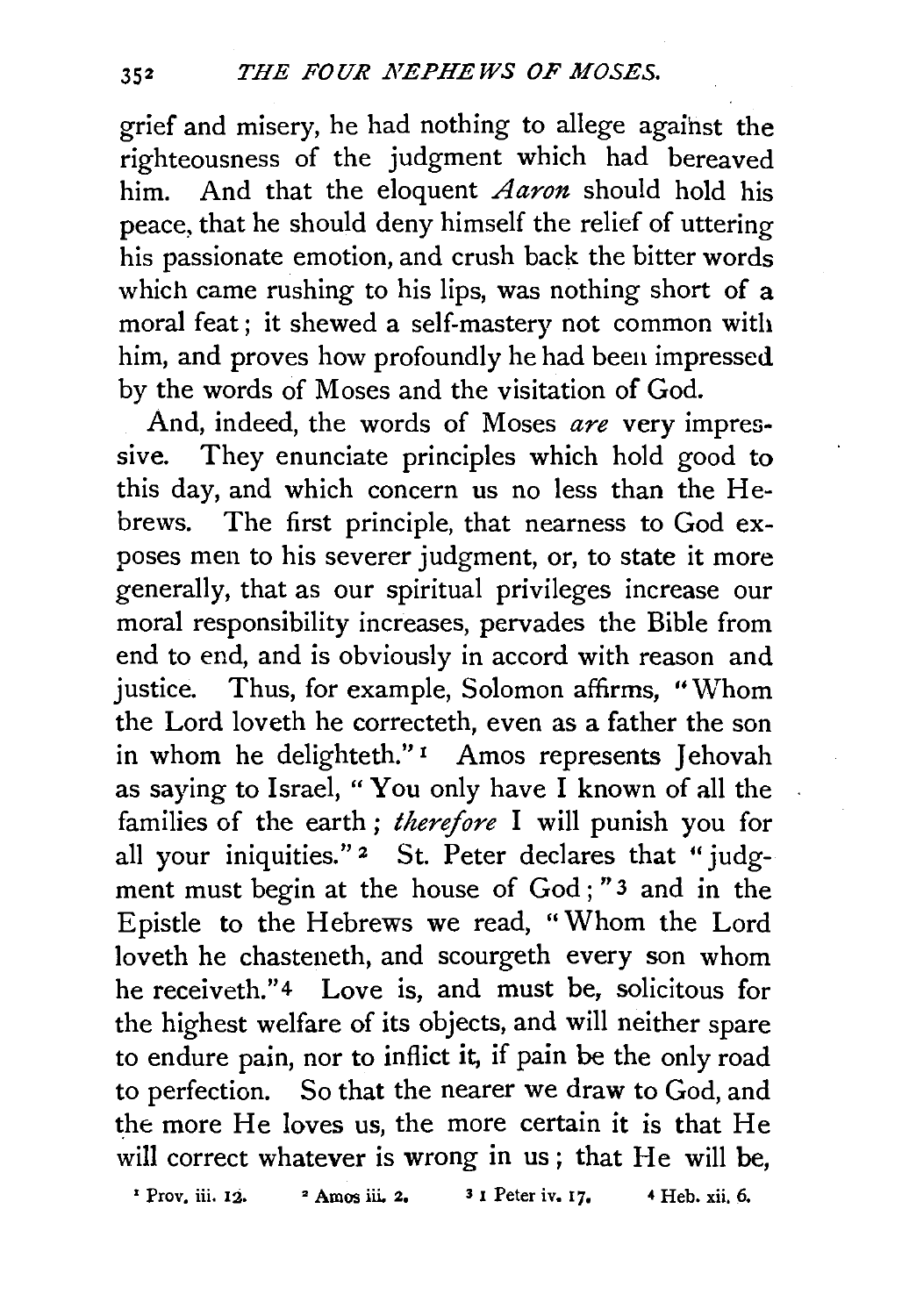if we may so express it, the more impatient of whatever detracts from our welfare and peace. Could we wish to have it otherwise ? Is it not our great blessedness, if we really long to become righteous and good and kind-and all *that* is included in drawing near to God-that He will not suffer any sin in us; that He will not withhold any discipline by which we may be made what we most of all desire to become ?

And if it be right and reasonable that God should chasten and correct us because He loves us, is it not most tender and gracious of Him so to order the discipline by which *we* are made perfect as that *others*  may be benefited by it as well as we ourselves? *That*  is the second principle which Moses discerned in the doom of his two nephews. They died for their sin ; but they also died in order that God might be "glorified *before all the people*"-in order that the people might learn how steadfastly his will was bent on righteousness, and on making them righteous ; in order that they might see how determined He was to exact from men that obedience in which their true freedom and blessedness consist.

Of course to those who think that these two young priests were *damned,* as well as slain, for their hasty and impulsive offence against the Divine law and order, their doom must remain inexplicable-as indeed, so far as I can see, must their *God.* But to as many as believe that men are often punished in the flesh that they may be quickened in the spirit, often die in order that they may more truly live, that doom is but a new instance of the mercy, as well as of the righteousness, of God. And so soon as, in some better world than this, Nadab and Abihu perceived that they had sufvol.. VIII. *ZJ*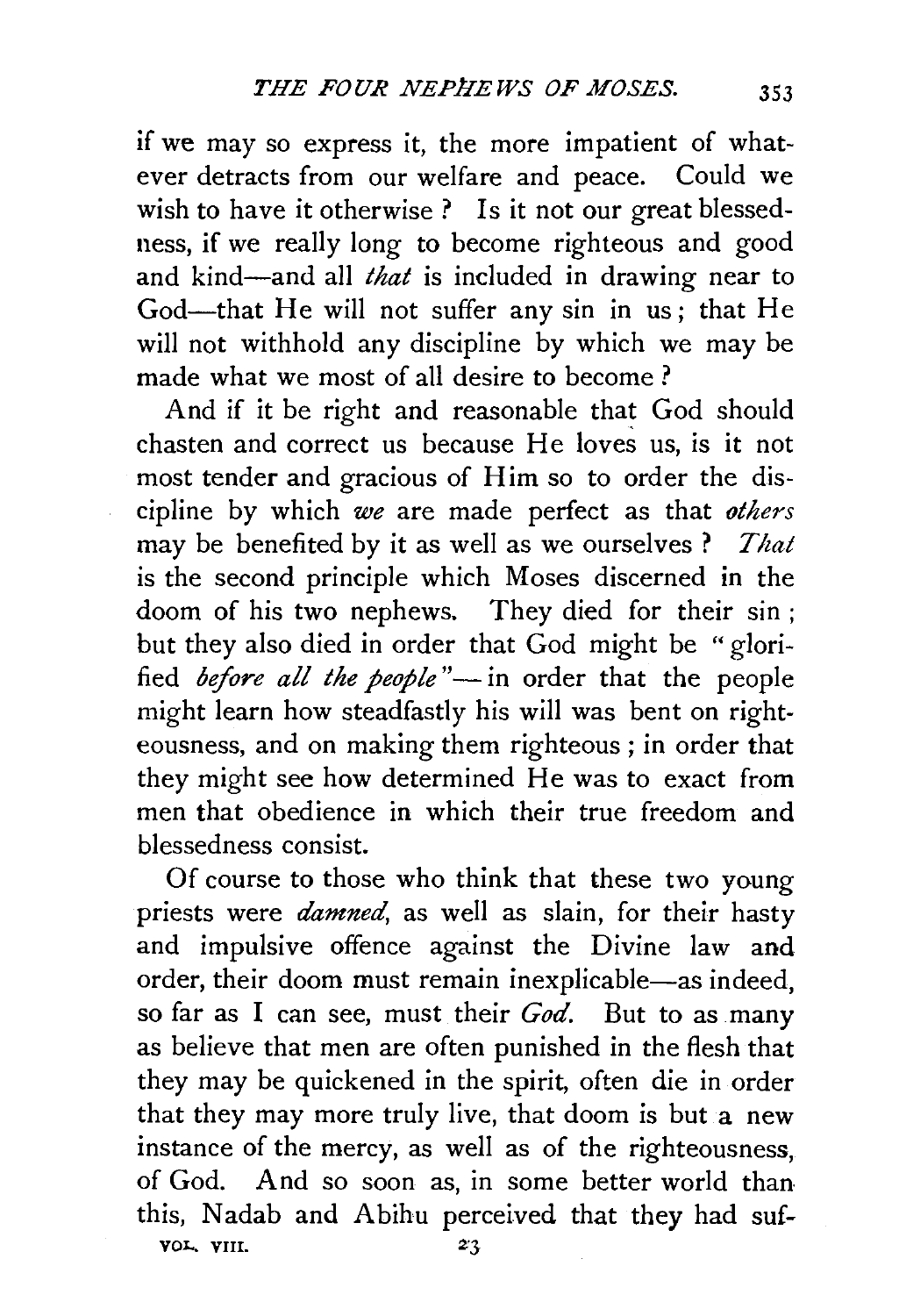fered, not only for their sin, but also for the glory of God and the good of man-not only because they had violated the Divine law, but also that the people might learn to keep that law-all the sting of their punishment, all sense of injustice and disproportion in it, would die out of their hearts; and they would rejoice that they were counted worthy to suffer such things for ends so noble and so high.

And this is a consolation which, if we are wise, *we*  shall take to ourselves when we suffer; yes, and even when we suffer for our sins. What God means by chastening and afflicting us is not only to correct us for sins, and to deliver us from them, not only to make us righteous, and perfect in righteousness ; but also to lead other men to a knowledge and pursuit of righteousness-in other words, to "glorify" Himself before them. And who that loves God and man will not take his sufferings all the more patiently and cheerfully when he knows that, by thus enduring them, he is not only suffering the due reward of his iniquities, not only being taught the beauty of righteousness and confirmed in his love for it, but also promoting the glory of God, by promoting the highest welfare of his fellow-men?

These are the lessons of the first incident recorded in this Chapter. But it records a second incident. And if, in the first, we have an illustration of the wisdom of Moses in reading events, and of a fidelity to the will of God which makes him repress natural human emotions, and look somewhat cold and stern ; in the second, we may find an illustration of his tenderness, and see him putting natural human affections even before an exact observance of law.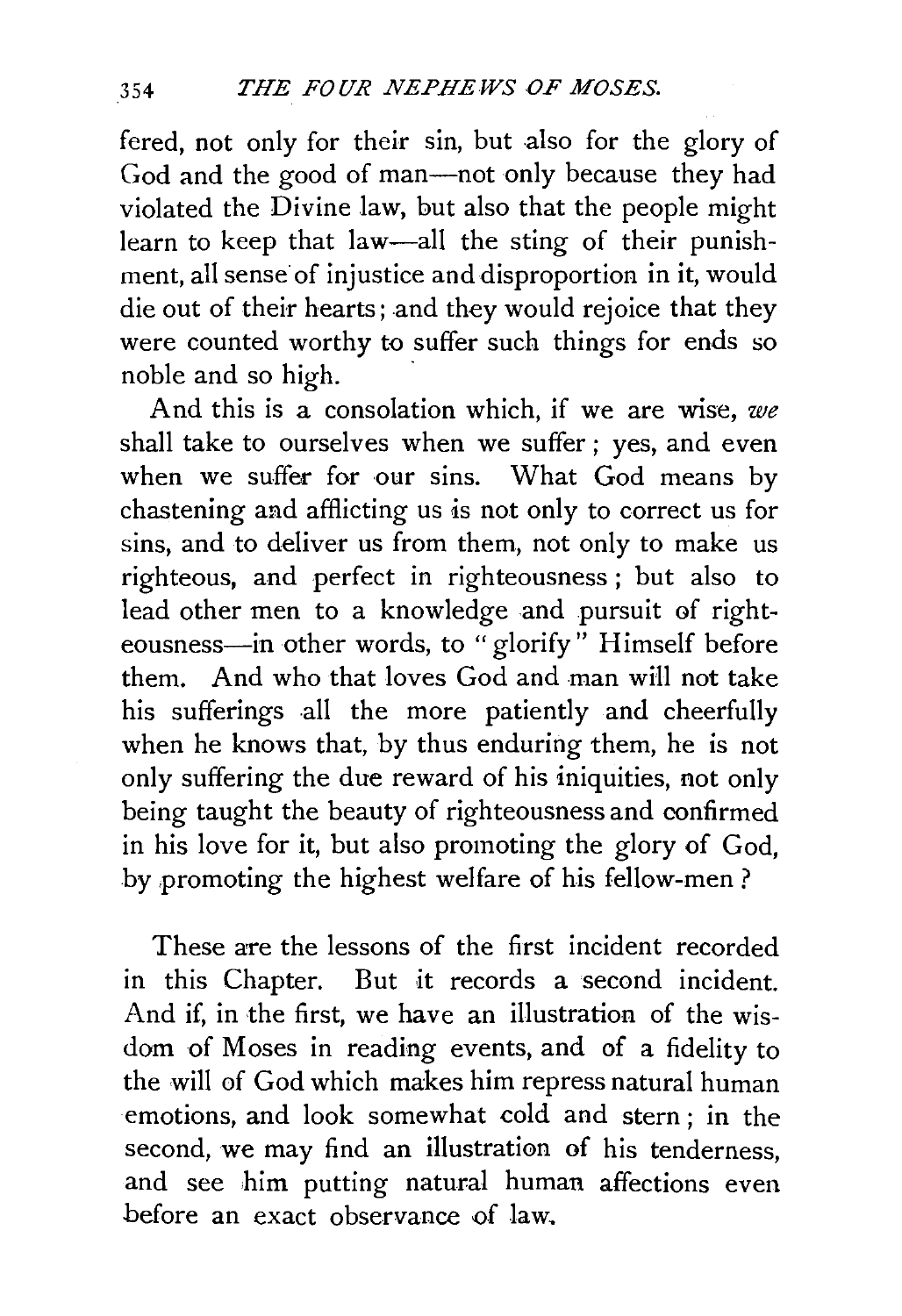On the evening of the day on which the fire fell from heaven to consume both the sacrifice and the priests who offered it, Moses appears to have suspected that the burning of strange fire before Jehovah was not the only irregularity which had occurred in the Tabernacle service. It was part of the law of sacrifice that *the flesh* of the sin-offering should be eaten by the priests in the holy precinct. The motive of this enactment seems to have been a gracious desire on the part of Jehovah to assure his people that their offering had been accepted, that their sin was really and wholly taken away. For, as Philo acutely remarks, God would not have bidden his ministers partake of *a feast,* unless He had first granted a perfect forgiveness ; if the offering for sin had not taken sin away, He would not have expected them to eat and drink and make mirth before Him. The eating of the flesh of " the goat of the sin offering" was therefore an essential part of the sacrificial service ; without this, it was not complete.

Now, on the evening of this day of blended mercy and judgment, Moses suspected-we are not told why -that this sacrificial feast had been omitted. Perhaps as he passed through the sacred precinct, instead of seeing the priests sitting at the feast, he found it empty and deserted. Naturally, therefore, he inquired what had become of the goat. To his surprise and indignation he found that, instead of being reserved for the use of the priests, it had been consumed upon the altar. It would seem (Verses  $12-15$ ) that the two surviving nephews of Moses, Eleazar and I thamar, were charged with the duty of preparing this offering ; and, in neglecting to reserve and eat the flesh of it, they had been guilty of as grave an irregularity as that burning of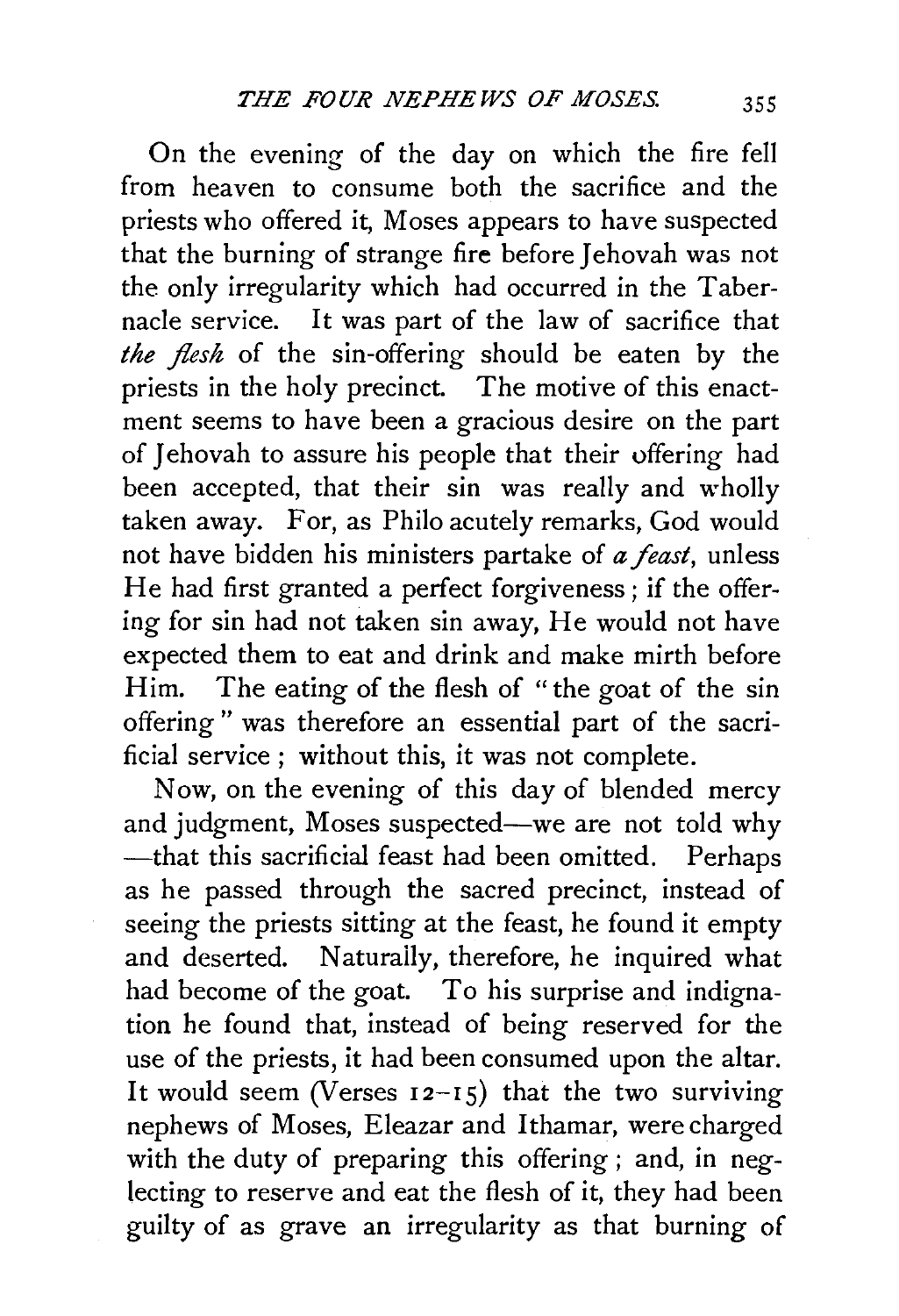strange fire for which Nadab and Abihu had suffered earlier in the day. If the latter had added to the ritual what the Lord had not commanded them, the former were taking away from it what the Lord had commanded. Moses is " angry " with them; and, for a moment, it seems not improbable that, on this single disastrous day, Aaron may lose all four of his sons. But he pleads with Moses for his sons, and for himself, for of course it was his duty as high priest to see that they did their duty. He assigns two reasons for their neglect of their proper priestly function. First, he pleads (Verse 19) that, on that very day, his sons, by presenting a burnt offering and a sin offering, had shewn how much they felt that they, no less than the people, stood in need of an atonement ; and that therefore it was not very wonderful if, with this sense of sin upon them, they had deemed themselves unworthy to eat the solemn meal which declared a perfect forgiveness and a perfect reconciliation with God. And then, in a pregnant and pathetic phrase, he pleads, " And such a thing has befallen me to-day !" referring, of course, to the judgment which had swept away two of his sons from his side : *£.e.,* he virtually pleads, " Would it have been well-pleasing to the Lord if I and they, with our stunned and saddened hearts, had eaten of this joyful feast, and pretended to make great mirth before Him ? "

The appeal is, as we see at once, to moral and natural emotions as against the stringent requirements of the ceremonial law. This law required 1 that the priest, in the discharge of his functions, should rise superior to all human feelings and affections-that he

 $\ddot{\phantom{a}}$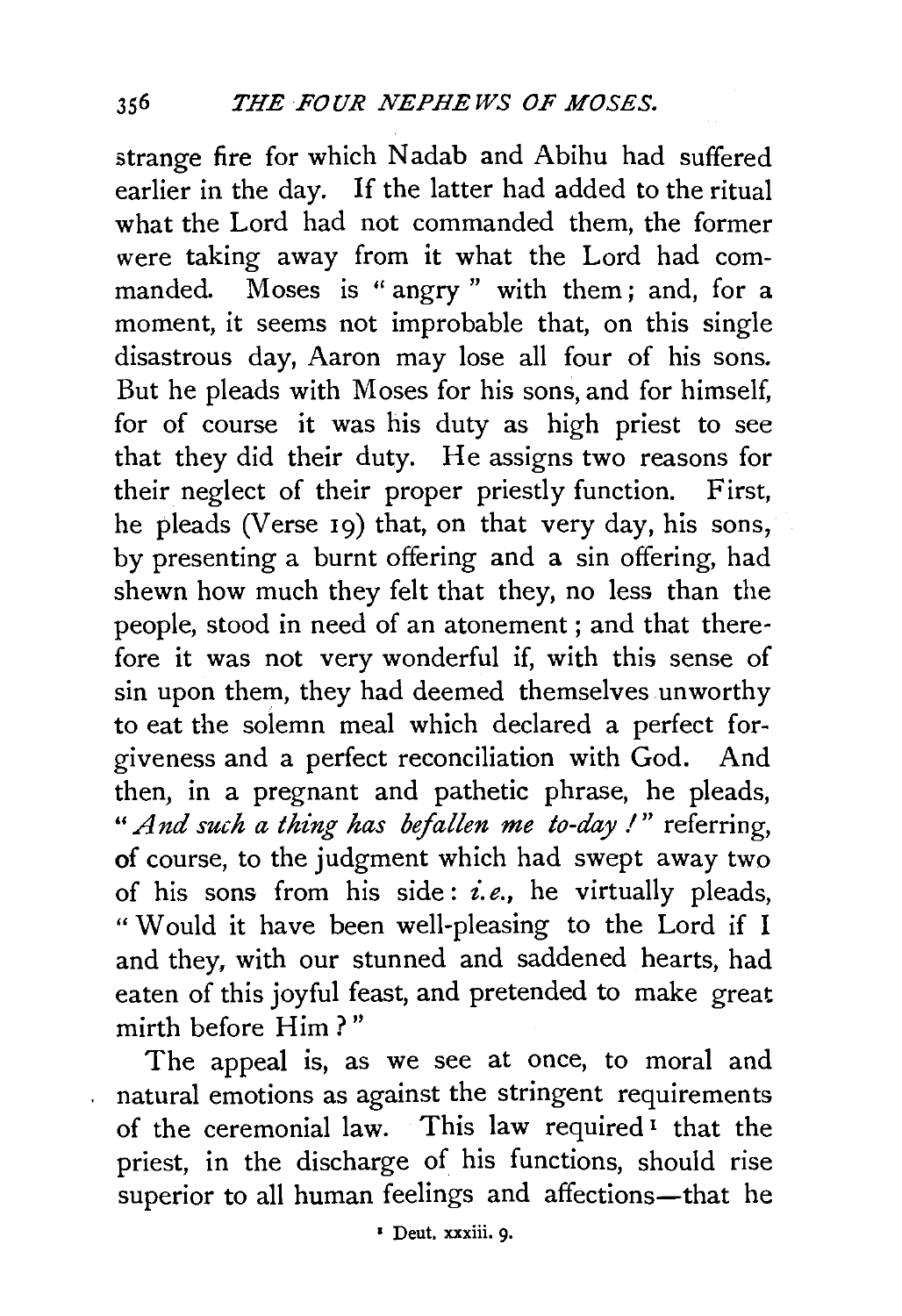should not see his father or mother, nor acknowledge his brethren, nor recognize his children, but observe the word of the Lord. But even priests are but men. And Aaron appeals to his humanity and that of his sons in excuse for their neglect of priestly functions. He pleads that the sense of sin had been too strong in them to permit them to assume that they were wholly at one with God, although the fire had fallen on their sacrifices ; for had not the fire also fallen on two of his sons ? And he pleads that men who had suffered the sudden and terrible calamity through which they had passed that day were in no fit mood for joy and thanks. giving. Was it not enough that they had not mourned and wept, that they had submitted in silence to the stroke which had fallen on them ? Would God still further demand that they should make mirth before Him? Would it have been acceptable to Him that they should feign to be holy while conscious of sin ? or feign to be glad while their hearts were being consumed with unuttered and unutterable grief ?

*"And when Moses heard that, he was content* "-as he well might be. And yet, as we have seen, he could be very zealous for the Divine service and law. He could read a Divine meaning in the doom, and admit the justice of a doom, that robbed him of two kinsmen whom he loved, at the very moment when they had risen to the summit of their hopes, and seemed most likely to prove helpful to him in his great and arduous task. He could suppress all outward signs of sorrow, and bid his brother and his surviving nephews go on with the service of the Tabernacle as though they had suffered nothing and lost nothing. But with all his strictness and all his zeal, Moses had that quality,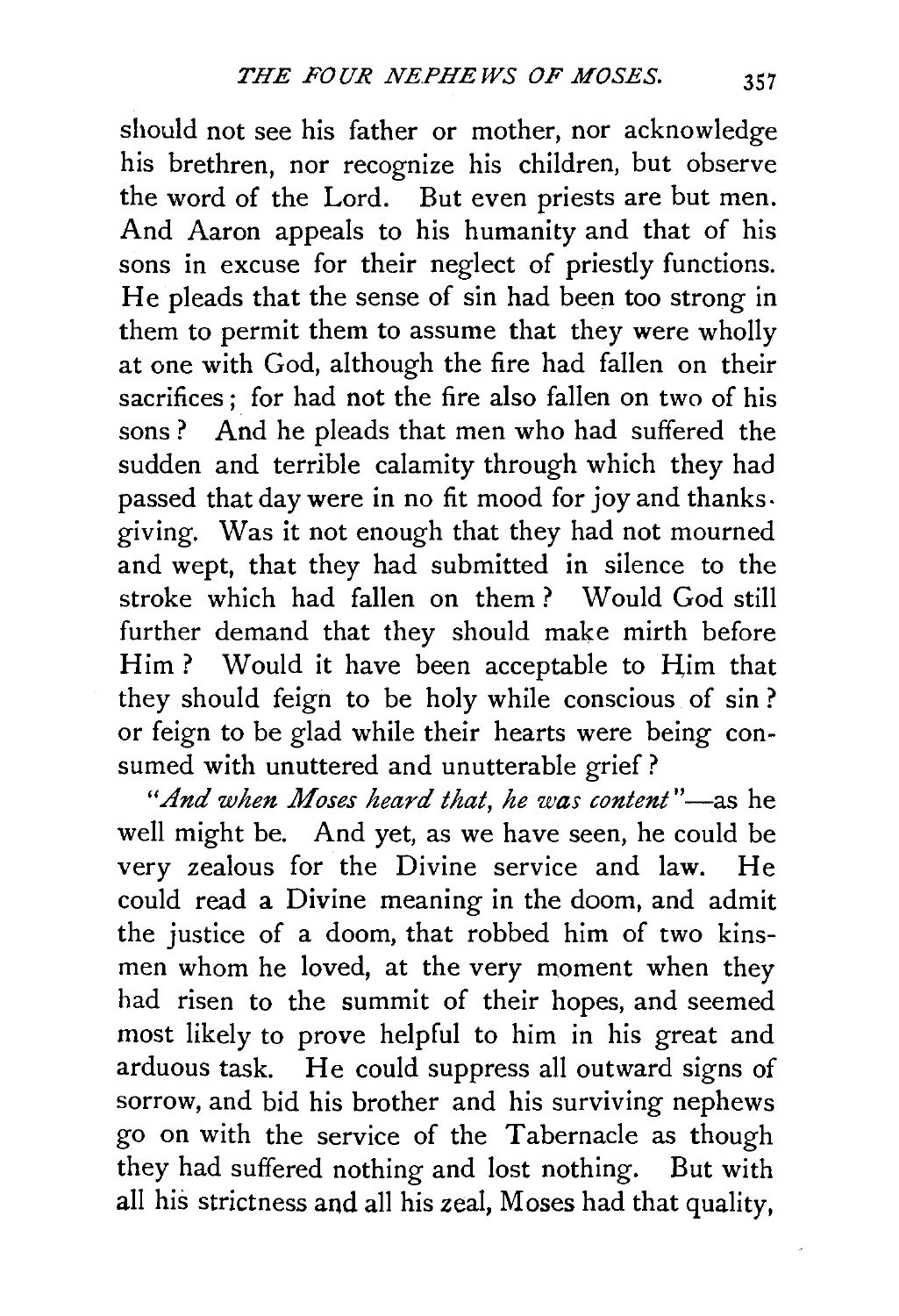that virtue, which the Hebrews most admired, "largeness of heart;" so that, while imposing forms and enacting rites, he was no mere formalist, no mere ritualist. He could interpret the natures and actions of men with the same breadth and generosity with which he read the judgments of God. And, angry as he was that any part of the Divine service should have been neglected, he could nevertheless admit that the human heart has its claims ; that a profound conviction of sin may be more acceptable to God than any formal act of reconciliation with Him; and that natural and healthy human emotions are not to be overridden and suppressed by the demands of mere ritual. " Such a thing having happened " to Aaron and his sons, it was at least pardonable that they should shrink from a ceremonial mirth and festivity.

So that if from the first incident of this eventful and tragic day we learn how stringent, how severe, are the demands of the Divine worship, from the second we may learn the supplementary lesson that worship must be sincere ; that it must be a genuine expression of our moral convictions and emotions ; that when inward convictions and emotions come into collision with outward rites and forces, it is the latter, not the former, which must give way. It is of no use to go through a round of external observances which have no vital relation to our spirits. It is of no use to repeat words, or whole liturgies and litanies of words, if they neither quicken nor release and express spiritual emotion. It is wrong, and not right, to attend on public worship, if we can only attend on it by neglecting some moral claim, by failing in some duty that we owe to our neighbour. "The Lord looketh on the heart." "God